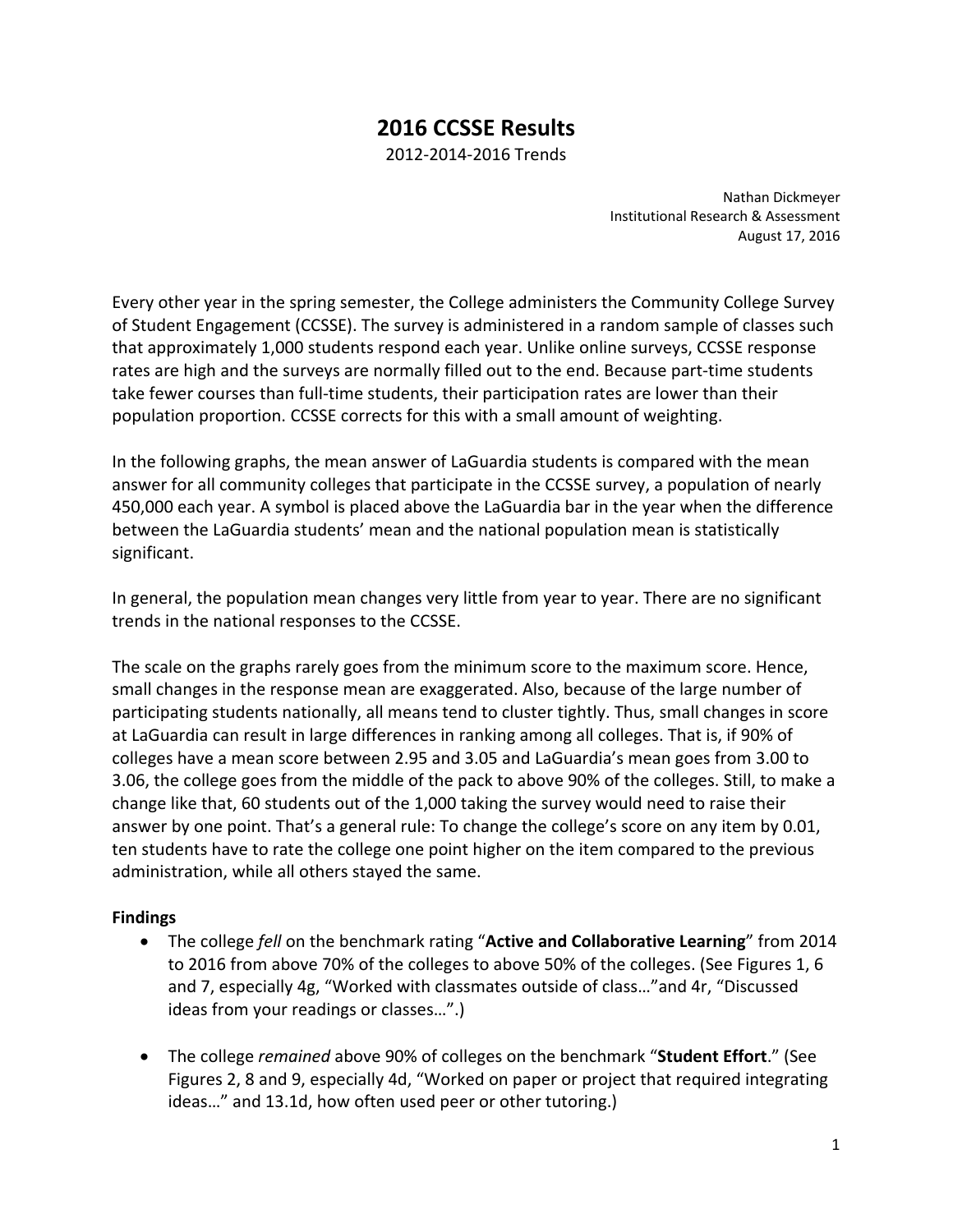- The college *moved up* from above 80% of the others to above 90% from 2014 to 2016, a position similar to where it was in 2012 on the benchmark, "**Academic Challenge**." (See Figures 3, 10 and 11, especially 5b, "Analyzing the basic elements of an idea…," 5c, "Synthesizing and organizing ideas…," and 5d, "Making judgments about the value… of information…".)
- The college *fell back* to above 60% of the colleges in 2016 from above 70% in 2014 on the benchmark, "**Student Faculty Interaction**." (See Figures 4 and 12. Nevertheless, I see nothing in the individual question trends to explain the drop.)
- The college *moved well up* from above 50% of colleges in 2014 to nearly above 80% of the colleges in 2016, even higher than 2012 at above 70% on the benchmark, "**Support for Learners**." (See Figures 5, 13 and 14, especially 9b, "Providing the support you need to help you succeed…," 9c, "Encouraging contact among students from different… backgrounds," 9d, "Helping you cope with you non‐academic responsibilities…," and 9e, "Providing the support you need to thrive socially…".)
- LaGuardia students are significantly different on two outside of class behaviors in 2016 than other students. LaGuardia students are *more likely* to have had **serious conversations with students of a different race or ethnicity**, and LaGuardia students are *less likely* **to skip a class**. (See Figure 15.)
- The number of hours spent by LaGuardia students on **working** and **providing care for dependents** *increased* in 2016. LaGuardia students have always spent significantly more time **commuting** than other students. (See Figure 16.)
- The contributions of the college experience remain similar to that of other students, except that LaGuardia students rank the contribution every year of **Understanding people of other racial and ethnic backgrounds** significantly higher. The contribution of the college toward **writing clearly** has been *falling*, while **developing a personal code of ethics**, **contributing to the community**, **developing career goals** has *risen* in 2016. (See Figure 17.)
- **Academic advising, financial aid advising** and **services to students with disabilities** remained significantly below national levels of student satisfaction in 2016. **Student organizations** and **transfer credit assistance** *went off the list* of below average satisfaction offices. These two areas were no longer significantly below the national mean. (See Figures 18 and19.)
- LaGuardia student rating of the **quality of their relationships with other students, instructors and administrative personnel and offices** remained significantly *below* the national means. Nevertheless, the scores on a scale that goes from "unfriendly,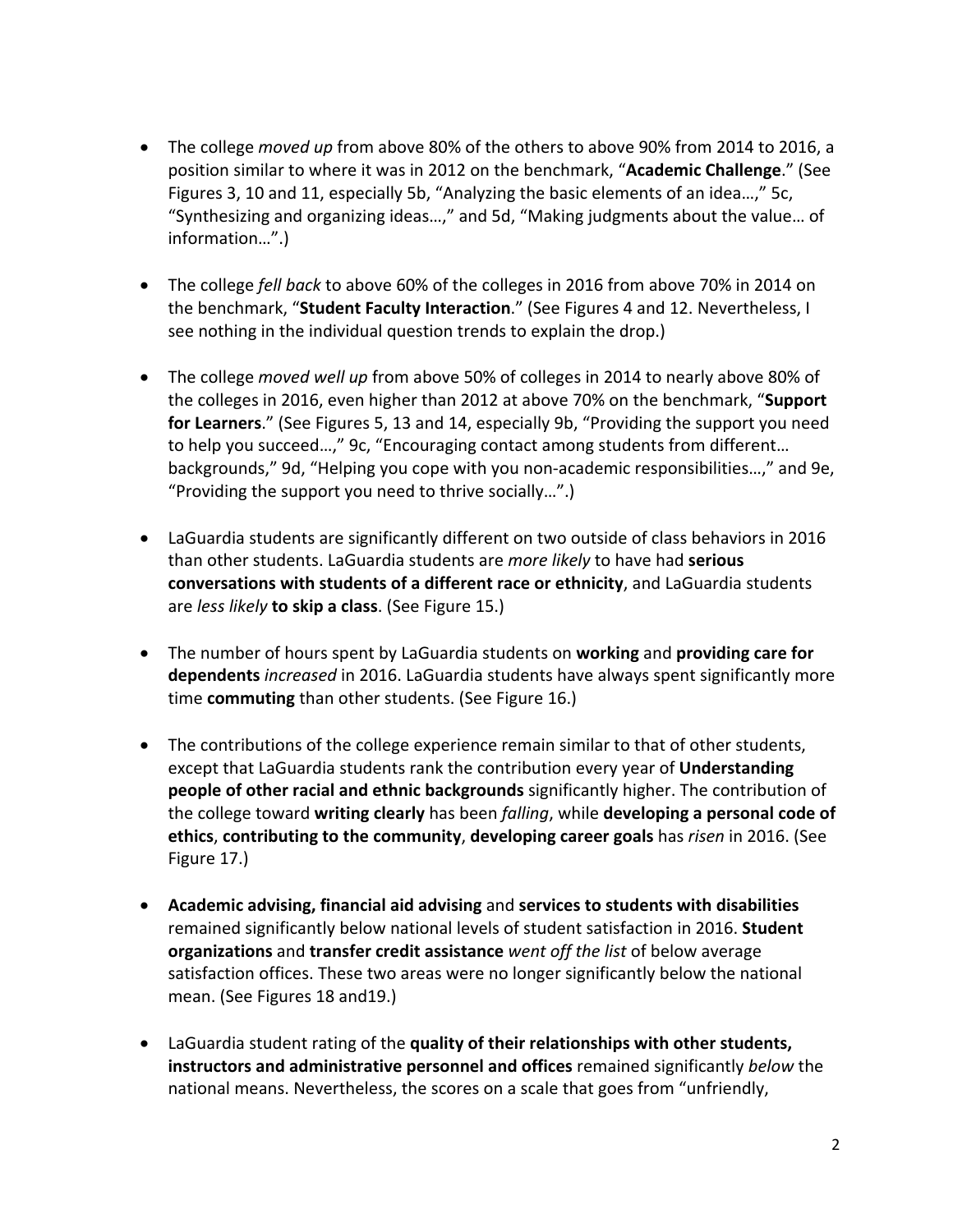unsupportive, sense of alienation" to "friendly, supportive, sense of belonging" for instructors and for administrative personnel and offices *went up* from 2014 to 2016. (See Figure 20.)

- LaGuardia students consider their **friends** significantly *less* **supportive**, while in 2016, the rating of **support of family** *moved up* just enough to become insignificantly different from the national mean. (See Figure 21.)
- LaGuardia student **evaluation of their entire educational experience** remained significantly *below* the national mean, but moved up slightly in 2016. (See Figure 21.)

### **Figures**

(In Figures 1‐5 the lines represent the national deciles against the scores on the scale shown on the left of the graphs. The zero decile may be partially shown. The  $10<sup>th</sup>$  decile is not shown.)



**Figure 1**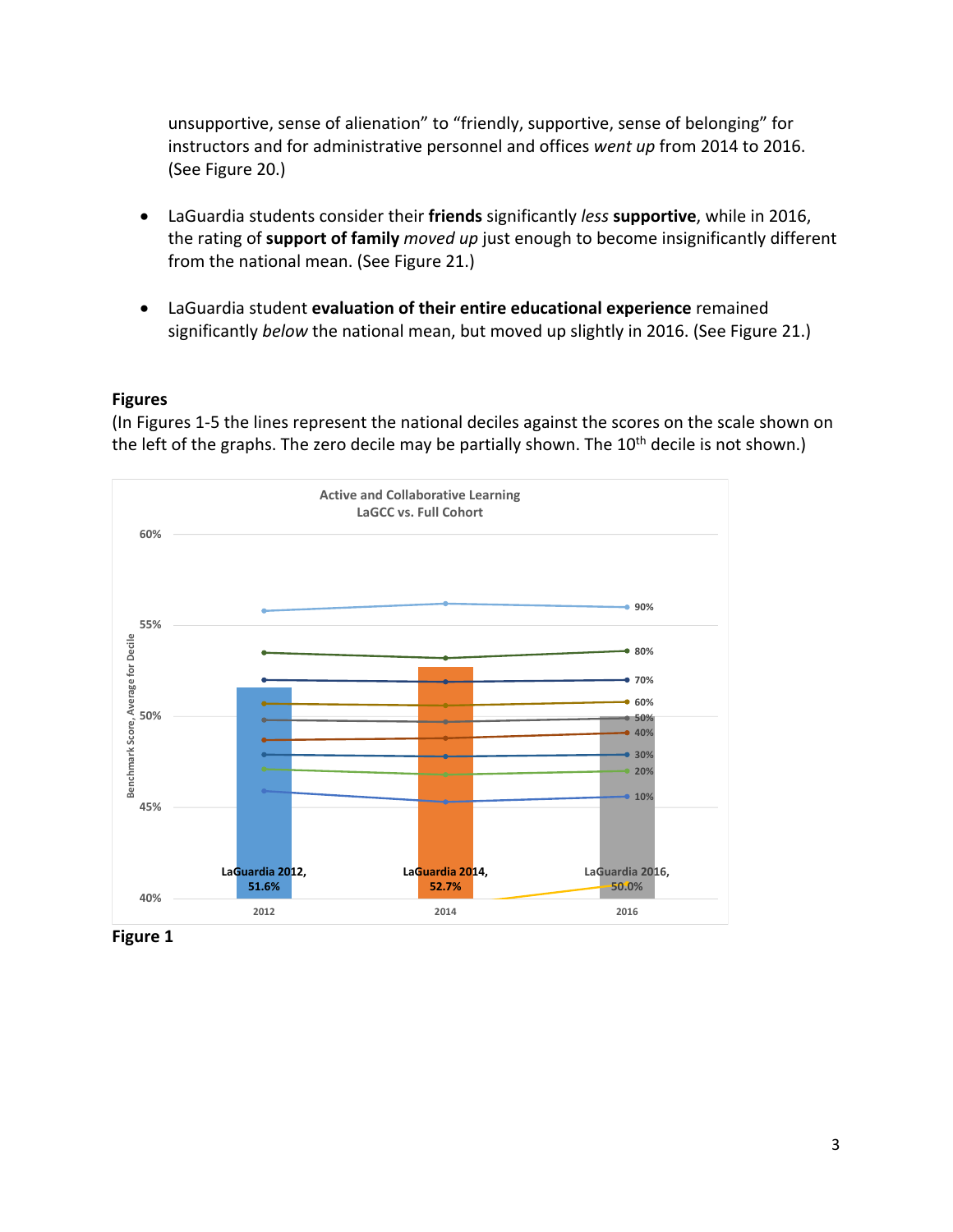

**Figure 2**



**Figure 3**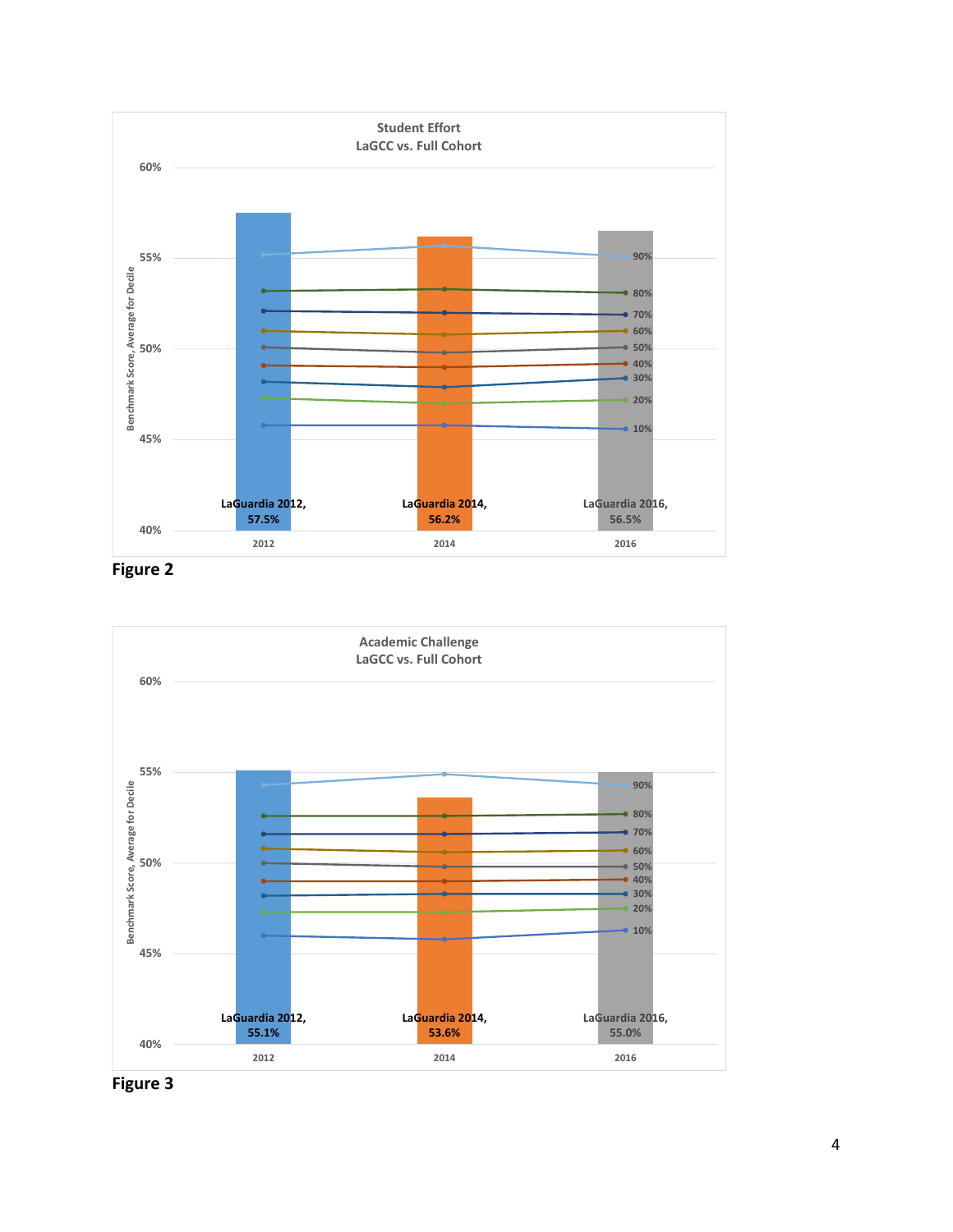

**Figure 4**



**Figure 5**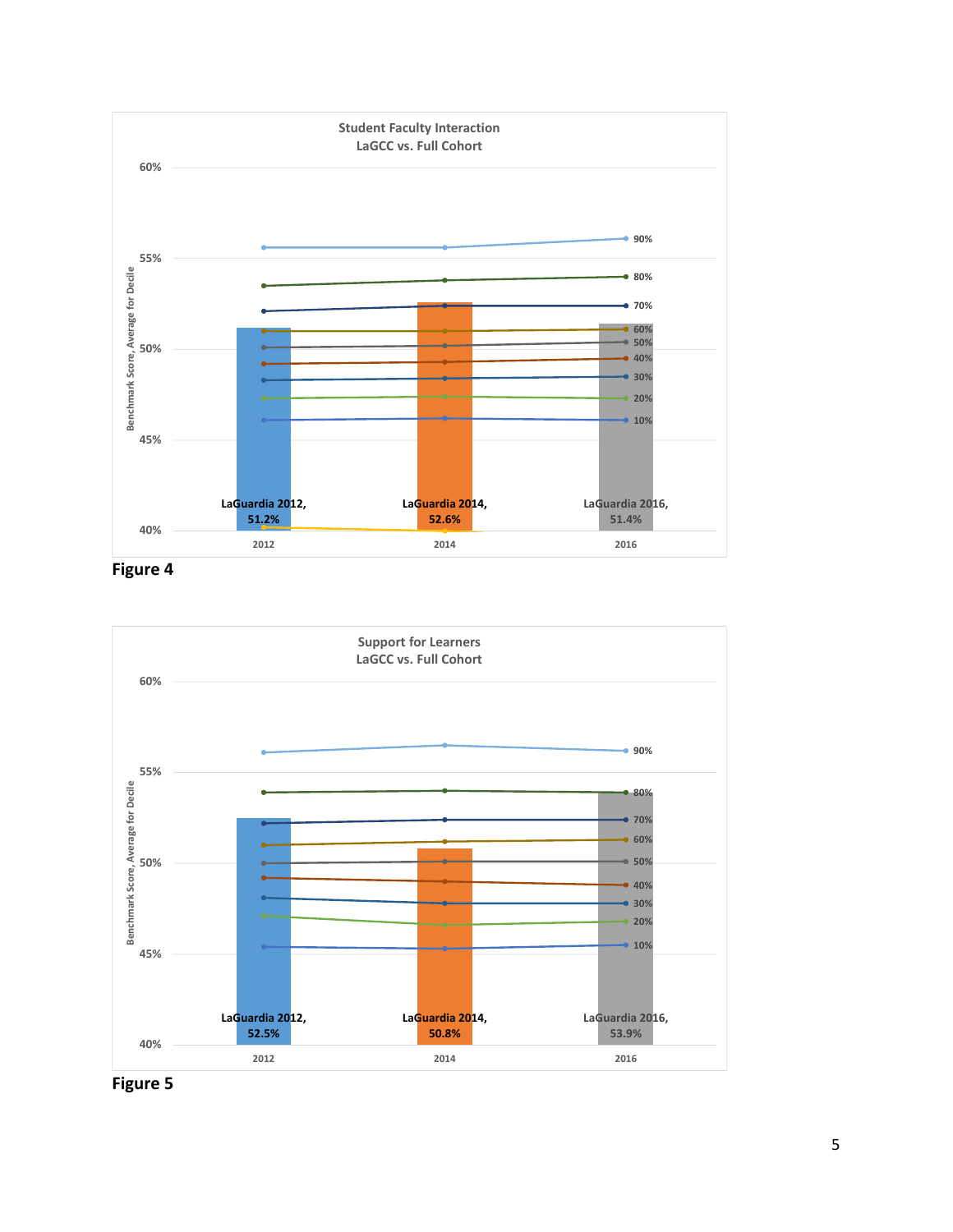



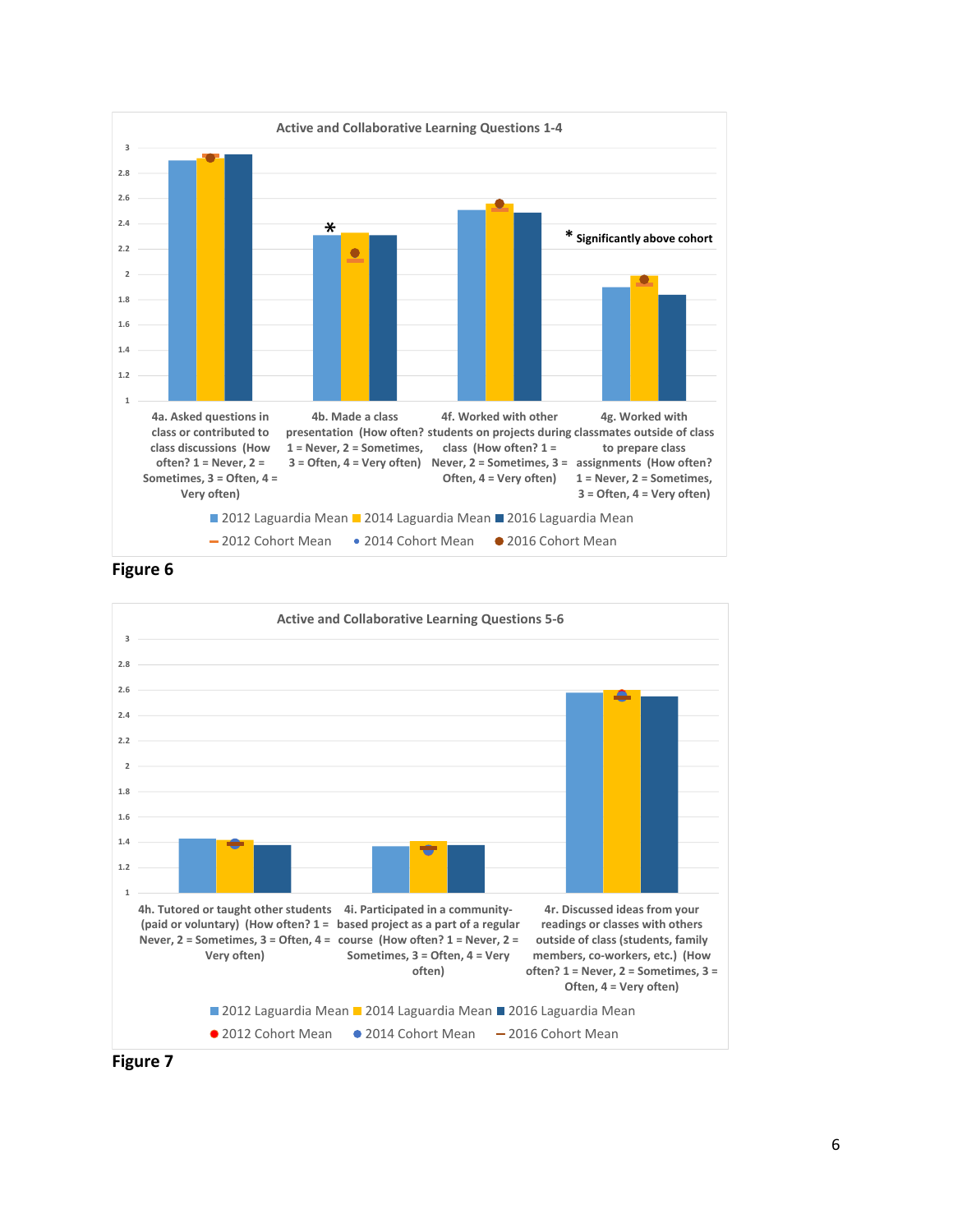

**Figure 8**



**Figure 9**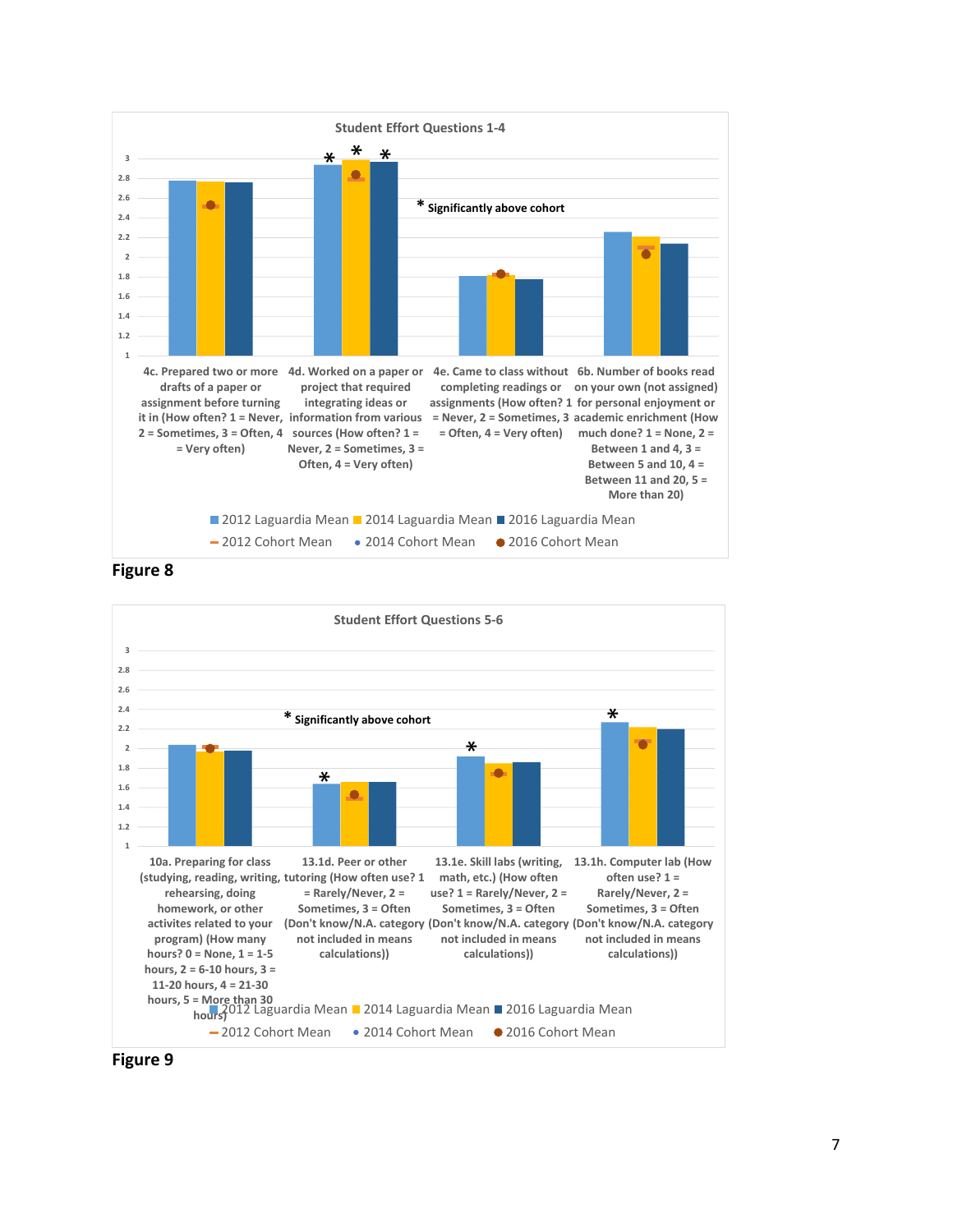

**Figure 10**



**Figure 11**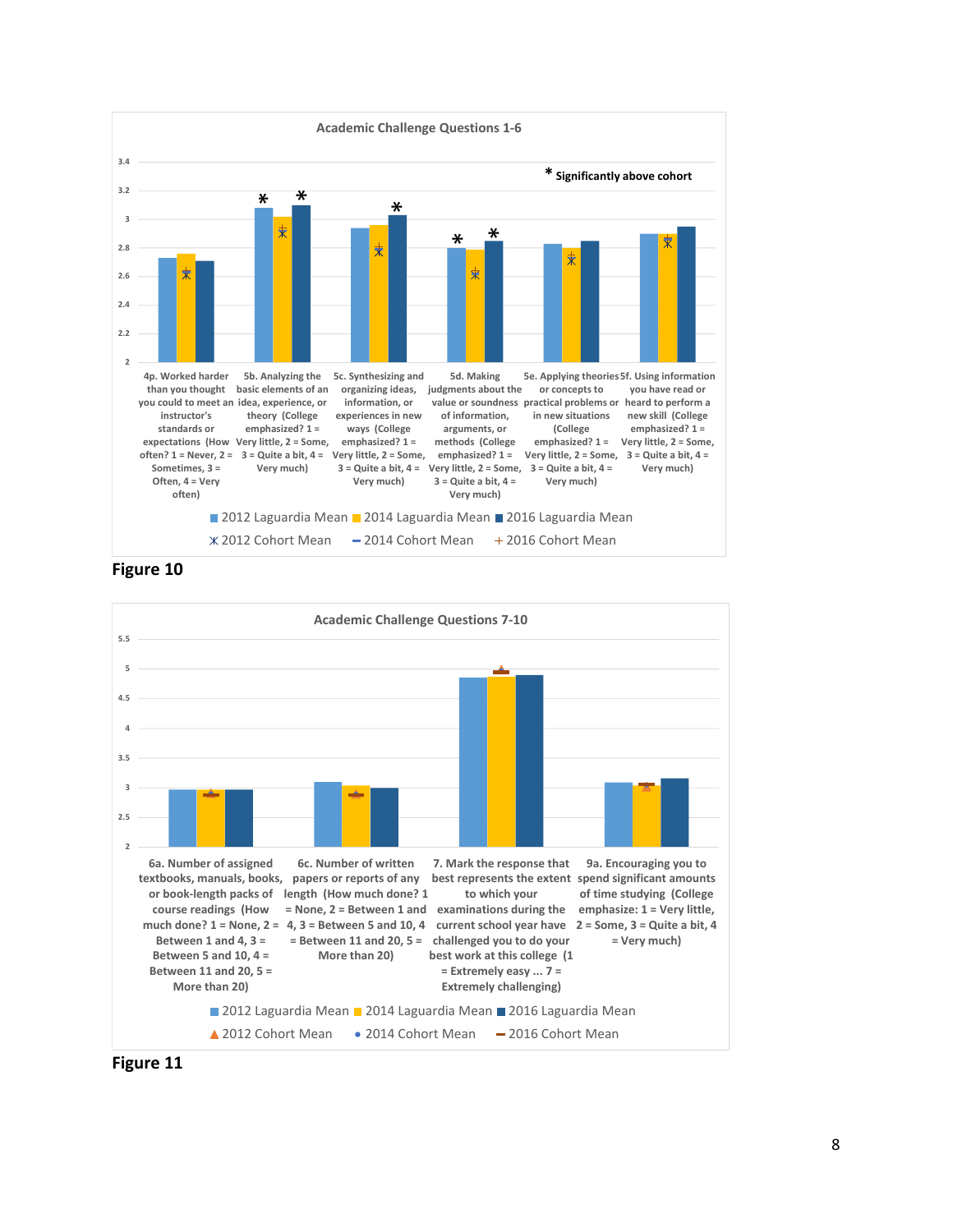

**Figure 12**



**Figure 13**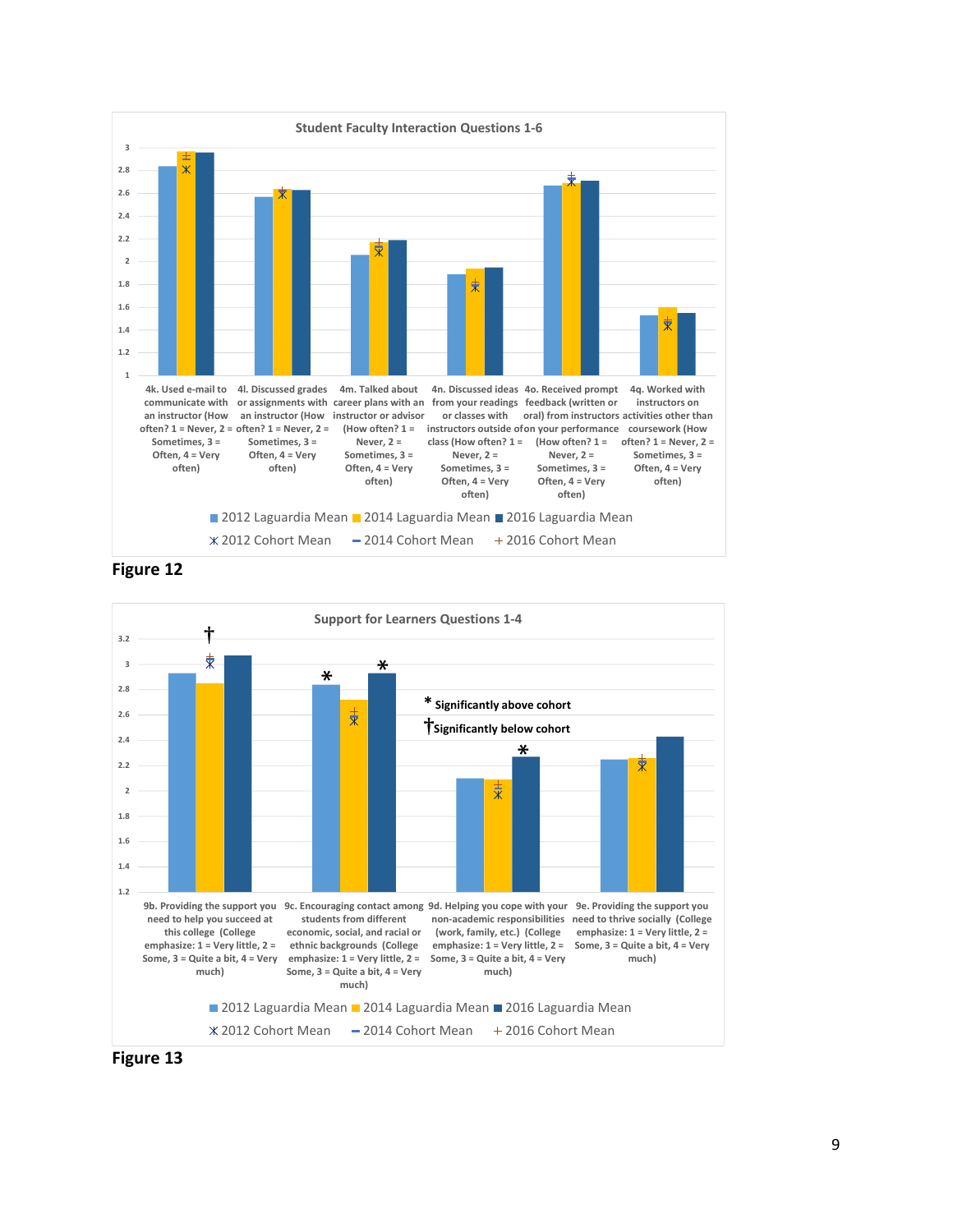

**Figure 14**



**Figure 15**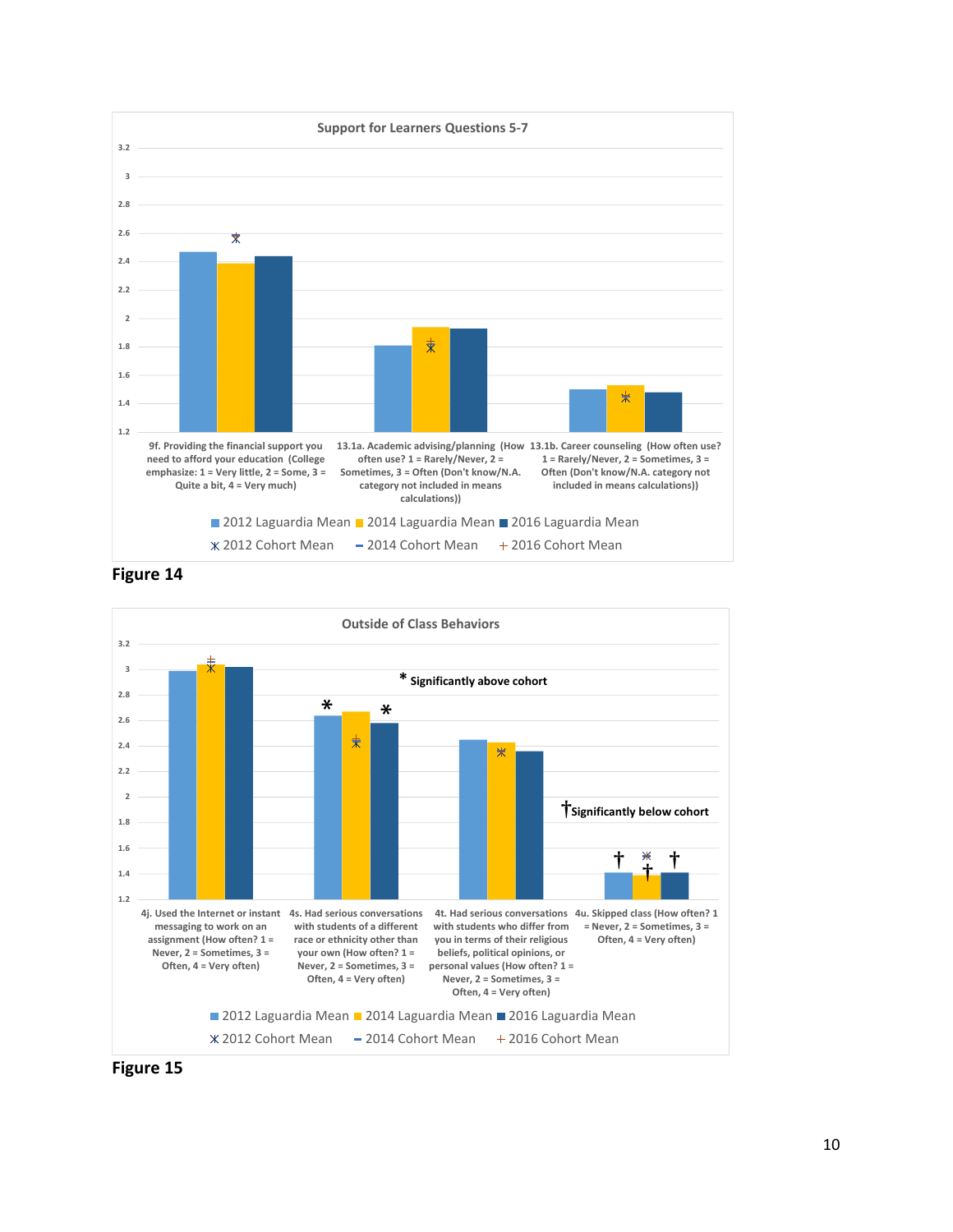

**Figure 16**



**Figure 17**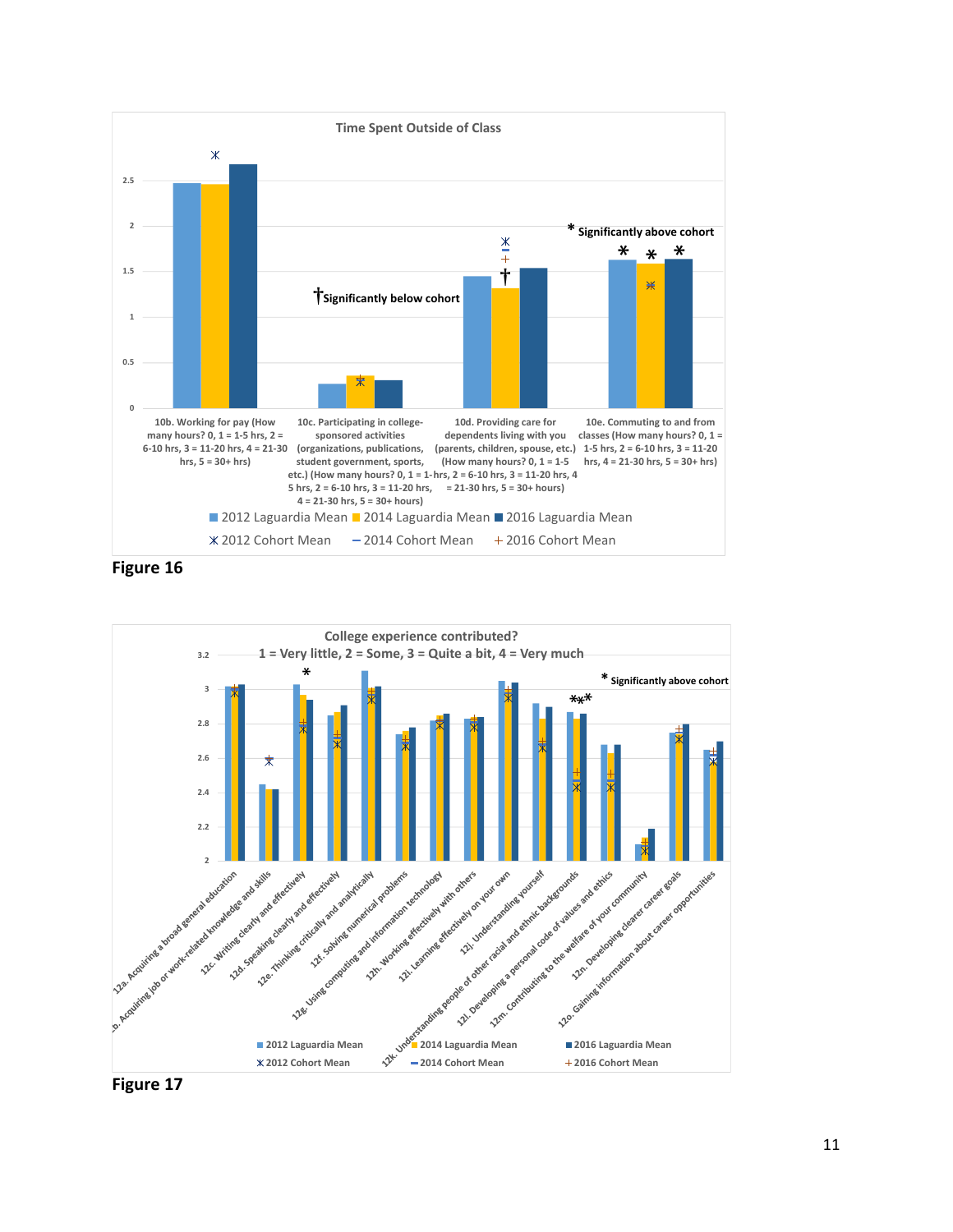## (Note: In Figures 18 & 19, Satisfaction, Importance and Use are "stacked." Higher bars generally indicate higher *use* plus *importance*. Significant differences, however were tested only on satisfaction." Mean scores are shown only for satisfaction.)



**Figure 18**



**Figure 19**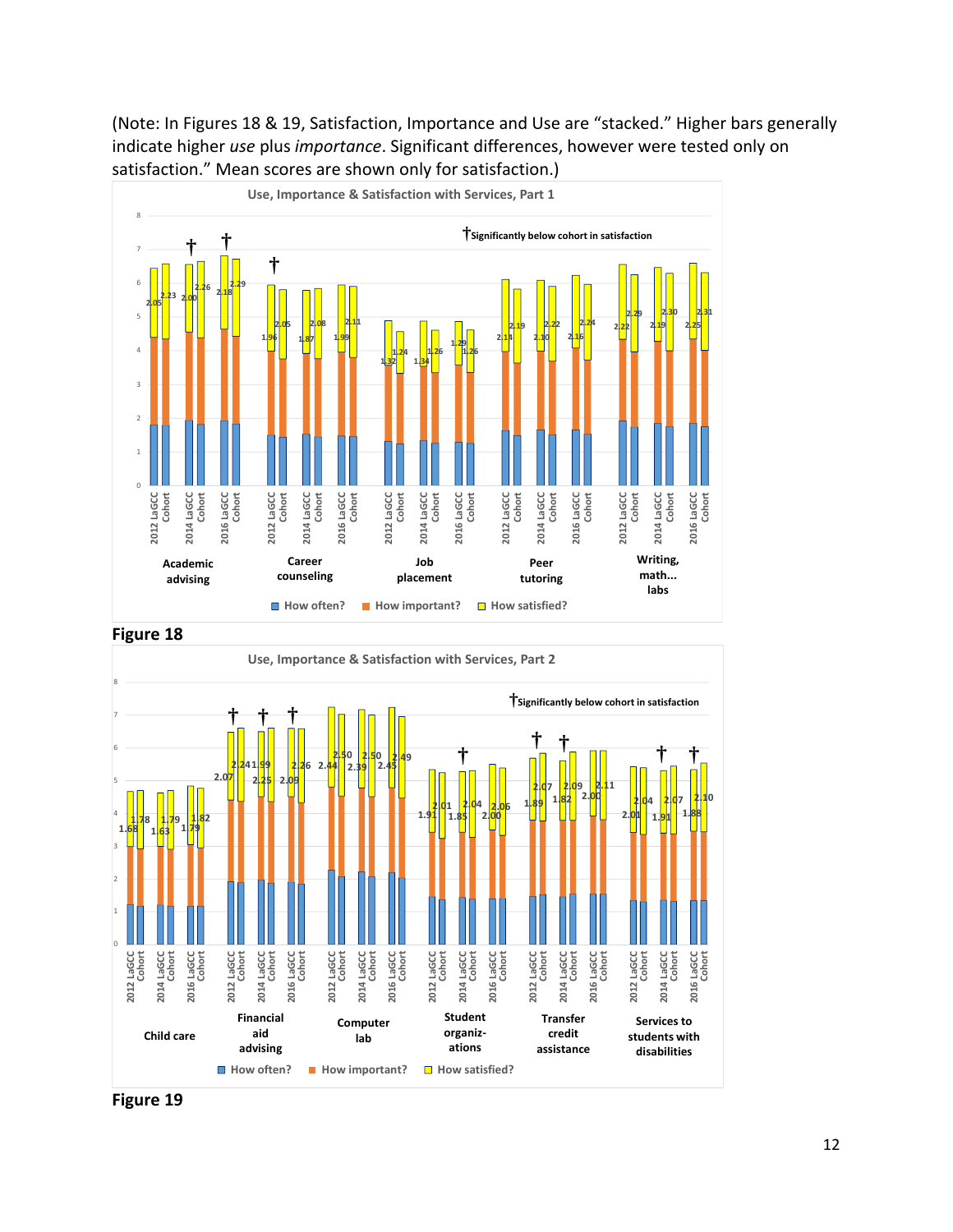

**Figure 20**



**Figure 21**